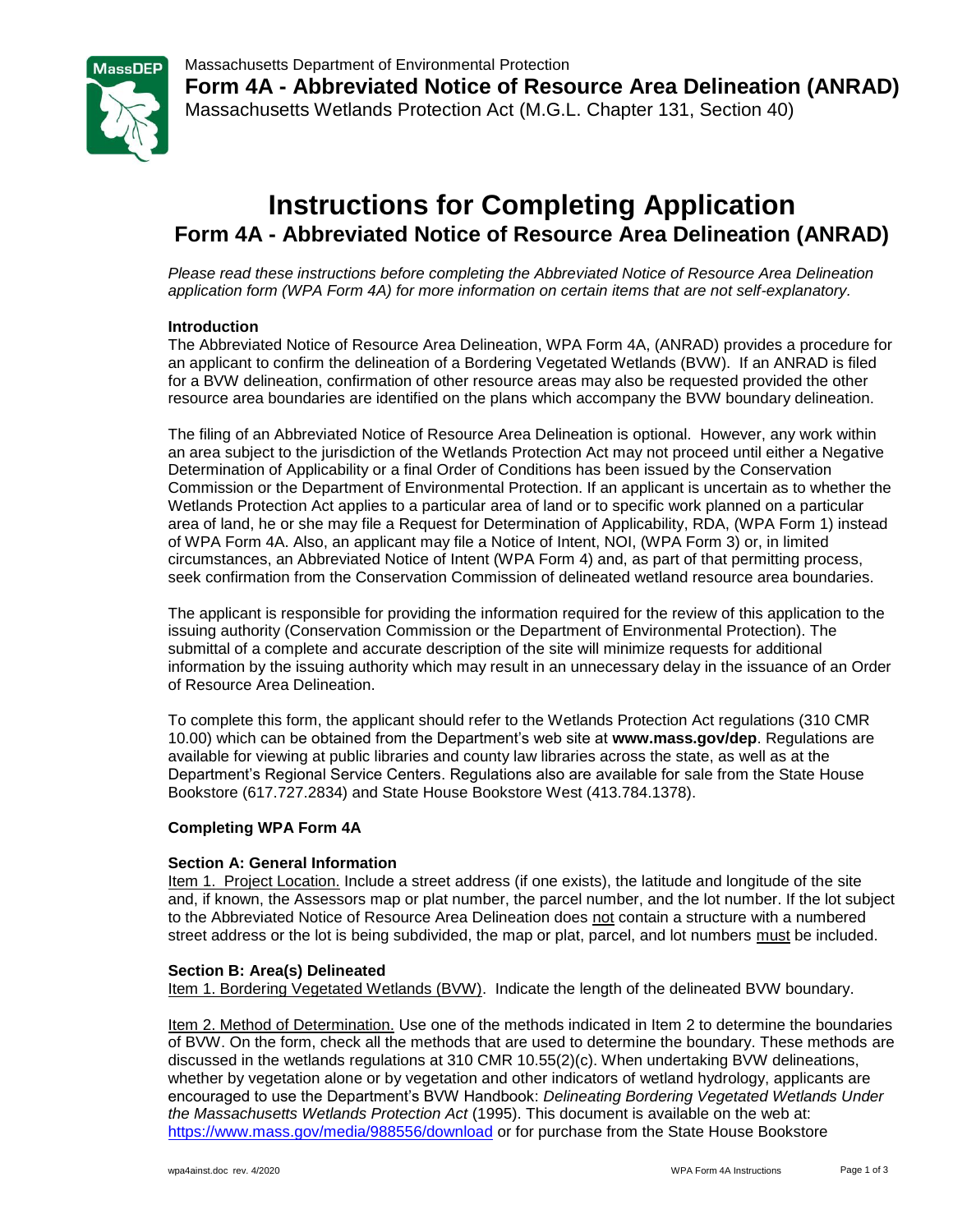



**Form 4A - Abbreviated Notice of Resource Area Delineation (ANRAD)** Massachusetts Wetlands Protection Act (M.G.L. Chapter 131, Section 40)

(617.727.2834) and State House Bookstore West (413.784.1378). The Department encourages applicants to complete the BVW Field Data Form contained in the handbook and submit it with the Abbreviated Notice of Resource Area Delineation. If detailed vegetative assessments are not required for a particular site, the reasons should be noted on the Field Data Form.

Item 3. Other Resource Areas. Applicants may use WPA Form 4A to confirm the boundaries of other resource areas when delineated in addition to the BVW. To determine boundaries of other wetland resource areas (including the Riverfront Area), consult the wetland regulations, subsection (2), "Definitions, Critical Characteristics, and Boundaries" for each resource area covered under 310 CMR 10.54 - 10.58.

### **Section C: Additional Information**

All listed information must be provided along with the Abbreviated Notice of Resource Area Delineation application. ANRAD applications seeking to delineate a wetland resource area boundary are required to include Resource Area Delineation Plans. Such plans should include an appropriate scale to depict all resource area boundaries for which boundary confirmation is being sought.

Plans specifications: All plans should be of adequate size, scale, and detail to completely and accurately describe the site and the resource area boundaries. The following guidelines are provided to encourage uniformity.

### *Sheet Size*:

- $\bullet$  Maximum 24" x 36"
- If more than one sheet is required to describe the proposed site and/or proposed work, provide an additional sheet indexing all other sheets and showing a general composite of all work proposed within the Buffer Zone and areas subject to protection under the Act

### *Scale*:

- Not more than  $1" = 50'$
- If plans are displayed, include graphical scales

### *Title Block*:

- Included on all plans
- Located at the lower right-hand corner, oriented to be read from the bottom when bound at the left margin
- Include original date plus additional space to reference the title and dates of revised plans

## **Section D: Fees**

There is an application fee for the Abbreviated Notice of Resource Area Delineation. The delineation fee for each resource area equals \$2 per linear foot. The maximum fee for activities with a single family house is \$200 and the maximum fee for any other activity is \$2,000. The city/town share of the fee is the first \$25 plus half of the remaining total fee. The state share is half the total fee in excess of \$25.

Complete pages 1 and 2 of the ANRAD Wetland Fee Transmittal Form and send them, along with a check for the state share of the filing fee, payable to the *Commonwealth of Massachusetts*, to MassDEP, Box 4062, Boston, MA 02211. Review of the Abbreviated Notice of Resource Area Delineation cannot begin until the fee is received.

No filing fee shall be assessed for projects of any city, town, county, or district of the Commonwealth, federally recognized Indian tribe housing authority, municipal housing authority, or the Massachusetts Bay Transportation Authority.